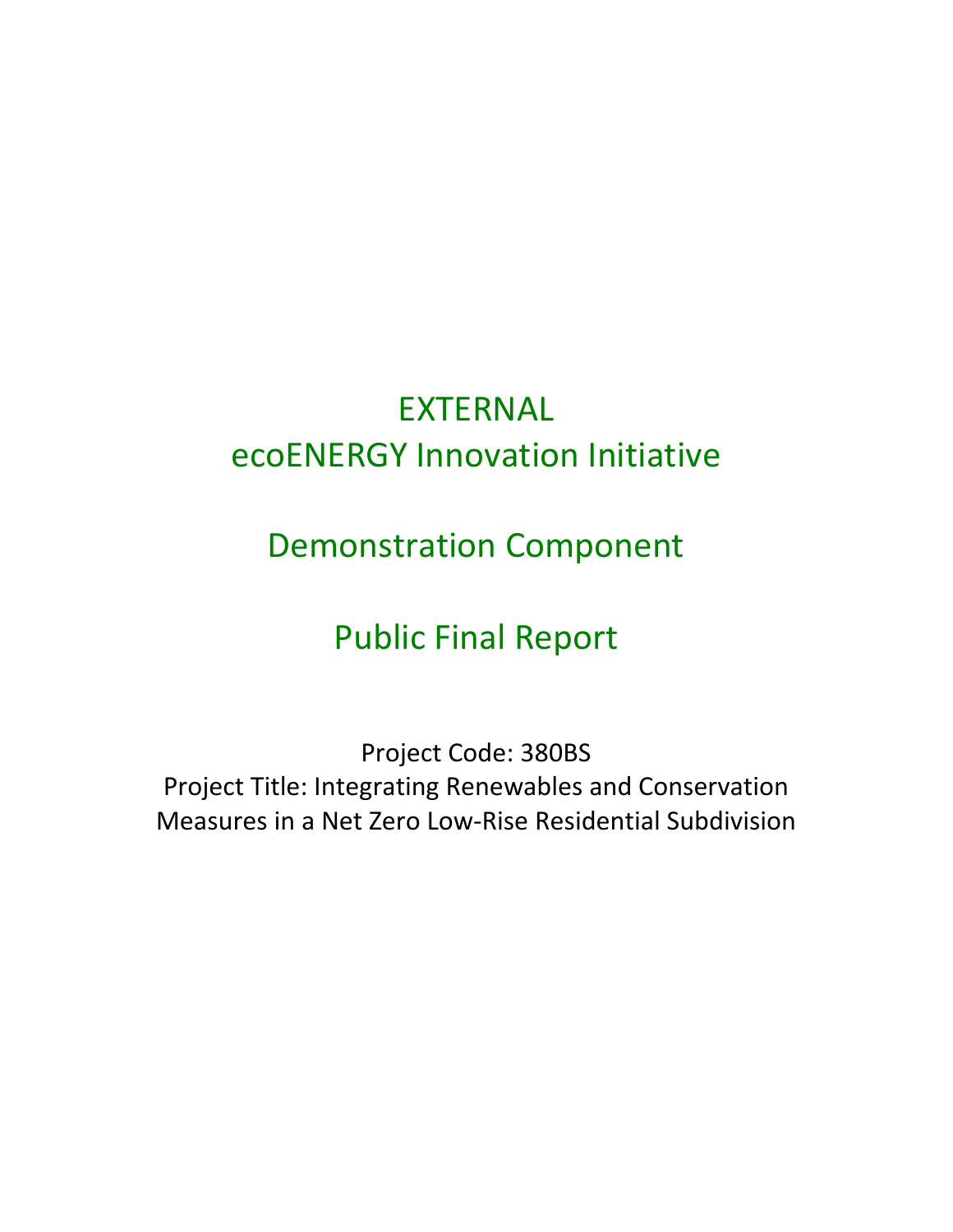## **Contents**

| 1 |       |                                                                      |  |  |
|---|-------|----------------------------------------------------------------------|--|--|
| 2 |       |                                                                      |  |  |
| 3 |       |                                                                      |  |  |
|   | 3.1   |                                                                      |  |  |
|   | 3.2   |                                                                      |  |  |
|   | 3.3   | Objective 3 - Act as a platform for broad NZEH adoption in Canada  6 |  |  |
| 4 |       |                                                                      |  |  |
|   | 4.1   |                                                                      |  |  |
|   | 4.1.1 |                                                                      |  |  |
|   | 4.1.2 |                                                                      |  |  |
|   | 4.1.3 |                                                                      |  |  |
|   | 4.1.4 |                                                                      |  |  |
|   | 4.1.5 |                                                                      |  |  |
|   | 4.1.6 | Achievement 6 - Completion and construction of 26 NZE/NZEr homes  8  |  |  |
|   | 4.2   |                                                                      |  |  |
|   | 4.2.1 |                                                                      |  |  |
|   | 4.2.2 |                                                                      |  |  |
|   | 4.2.3 |                                                                      |  |  |
|   | 4.2.4 |                                                                      |  |  |
| 5 |       |                                                                      |  |  |
|   | 5.1   |                                                                      |  |  |
|   | 5.2   |                                                                      |  |  |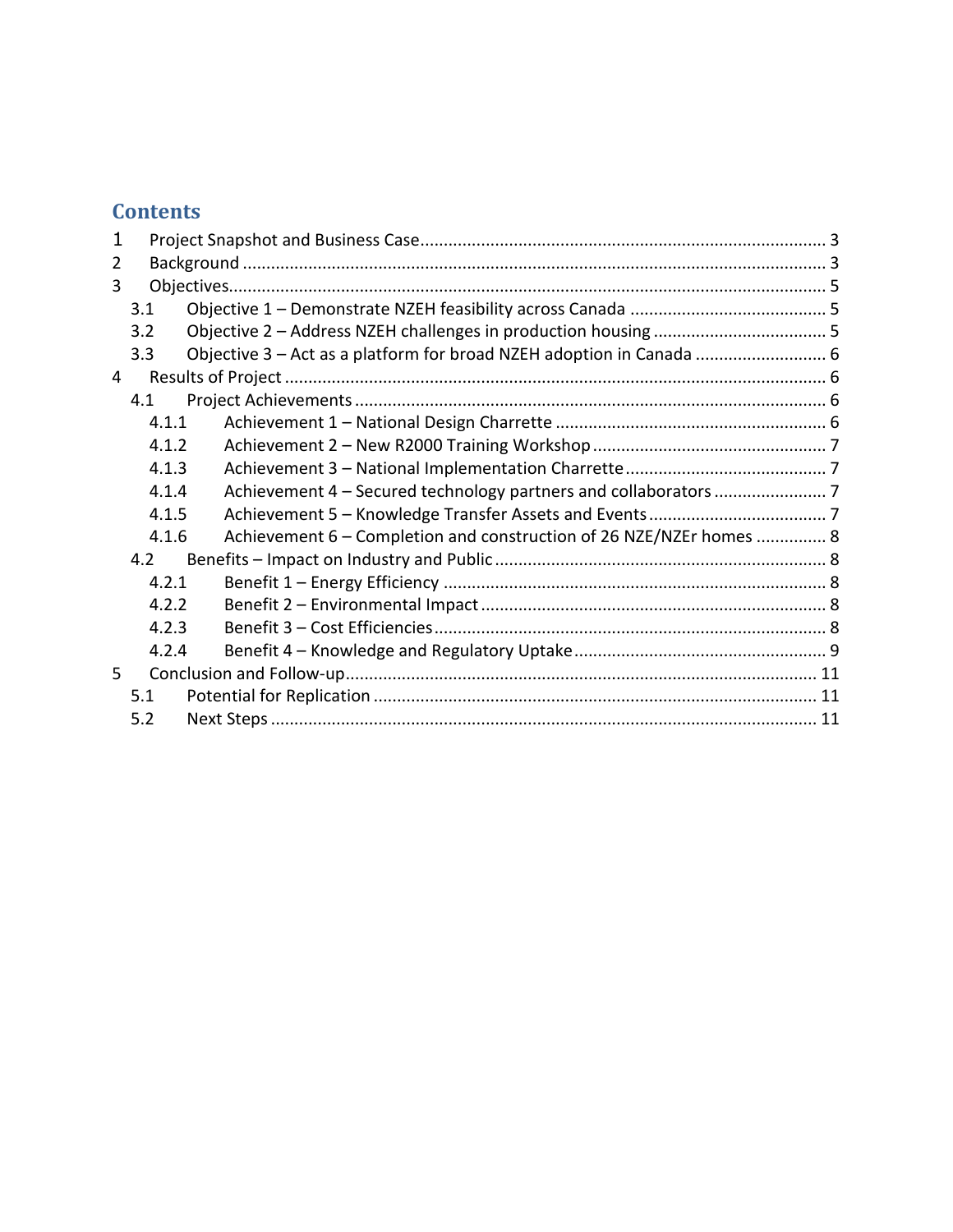# <span id="page-2-0"></span>**1 Project Snapshot and Business Case**

| <b>Project Title</b>                                              | Integrating Renewables and Conservation Measures in a                                                                                                                                                                                                                                                                                                                                                                                                                                                                                                                                                                                                                                  |
|-------------------------------------------------------------------|----------------------------------------------------------------------------------------------------------------------------------------------------------------------------------------------------------------------------------------------------------------------------------------------------------------------------------------------------------------------------------------------------------------------------------------------------------------------------------------------------------------------------------------------------------------------------------------------------------------------------------------------------------------------------------------|
|                                                                   | Net Zero Low-Rise Residential Subdivision                                                                                                                                                                                                                                                                                                                                                                                                                                                                                                                                                                                                                                              |
| <b>Project Identification Number</b>                              | 380BS                                                                                                                                                                                                                                                                                                                                                                                                                                                                                                                                                                                                                                                                                  |
| Proponent                                                         | Owens Corning Canada LP                                                                                                                                                                                                                                                                                                                                                                                                                                                                                                                                                                                                                                                                |
| <b>Number of Participating Partners</b>                           | 27                                                                                                                                                                                                                                                                                                                                                                                                                                                                                                                                                                                                                                                                                     |
| <b>Total Project Cost (\$000s)</b>                                | \$5,096,451.89                                                                                                                                                                                                                                                                                                                                                                                                                                                                                                                                                                                                                                                                         |
| <b>Total Contribution from Proponent</b><br>and partners (\$000s) | \$3,140,420.41                                                                                                                                                                                                                                                                                                                                                                                                                                                                                                                                                                                                                                                                         |
| <b>Total ecoEII Contribution (\$000s)</b>                         | \$1,956,031.48                                                                                                                                                                                                                                                                                                                                                                                                                                                                                                                                                                                                                                                                         |
| <b>Project Revenue and profit</b>                                 | Not applicable. These houses were built to demonstrate<br>NZEH performance and sold.                                                                                                                                                                                                                                                                                                                                                                                                                                                                                                                                                                                                   |
|                                                                   | Each home was sold at the market price of a standard<br>home. No profit was made on the net zero component of<br>these houses.                                                                                                                                                                                                                                                                                                                                                                                                                                                                                                                                                         |
| <b>Project Highlights</b>                                         | Constructed and sold 21 R2000 Net Zero Energy homes<br>$\circ$<br>in Calgary, AB (5 singles); Ottawa, ON (1 single and 4<br>townhouses); Guelph, ON (5 singles); and Laval, QC (6<br>stacked townhouse units)<br>Constructed and sold 5 R2000 Net Zero Energy Ready<br>$\circ$<br>single detached homes in Bedford, Nova Scotia<br>Developed knowledge transfer assets and formally<br>$\circ$<br>presented at over 20 knowledge transfer events across<br>Canada<br>Many of the participating builders and partners are<br>$\circ$<br>founding members of the CHBA Net Zero Energy<br>Housing Council - to help launch the first private Net<br>Zero Energy certification for housing |
| <b>Date submitted to NRCan</b>                                    | March 28, 2017                                                                                                                                                                                                                                                                                                                                                                                                                                                                                                                                                                                                                                                                         |

## <span id="page-2-1"></span>**2 Background**

*Why was the project proposed? Identification of partnerships.* 

**Housing accounts for 15% of Canada's secondary energy use and 15% of greenhouse gas emissions.** Growth in the housing stock has contributed to a net 14% increase in household energy use since 1990. The energy consumption and greenhouse gas emissions from this sector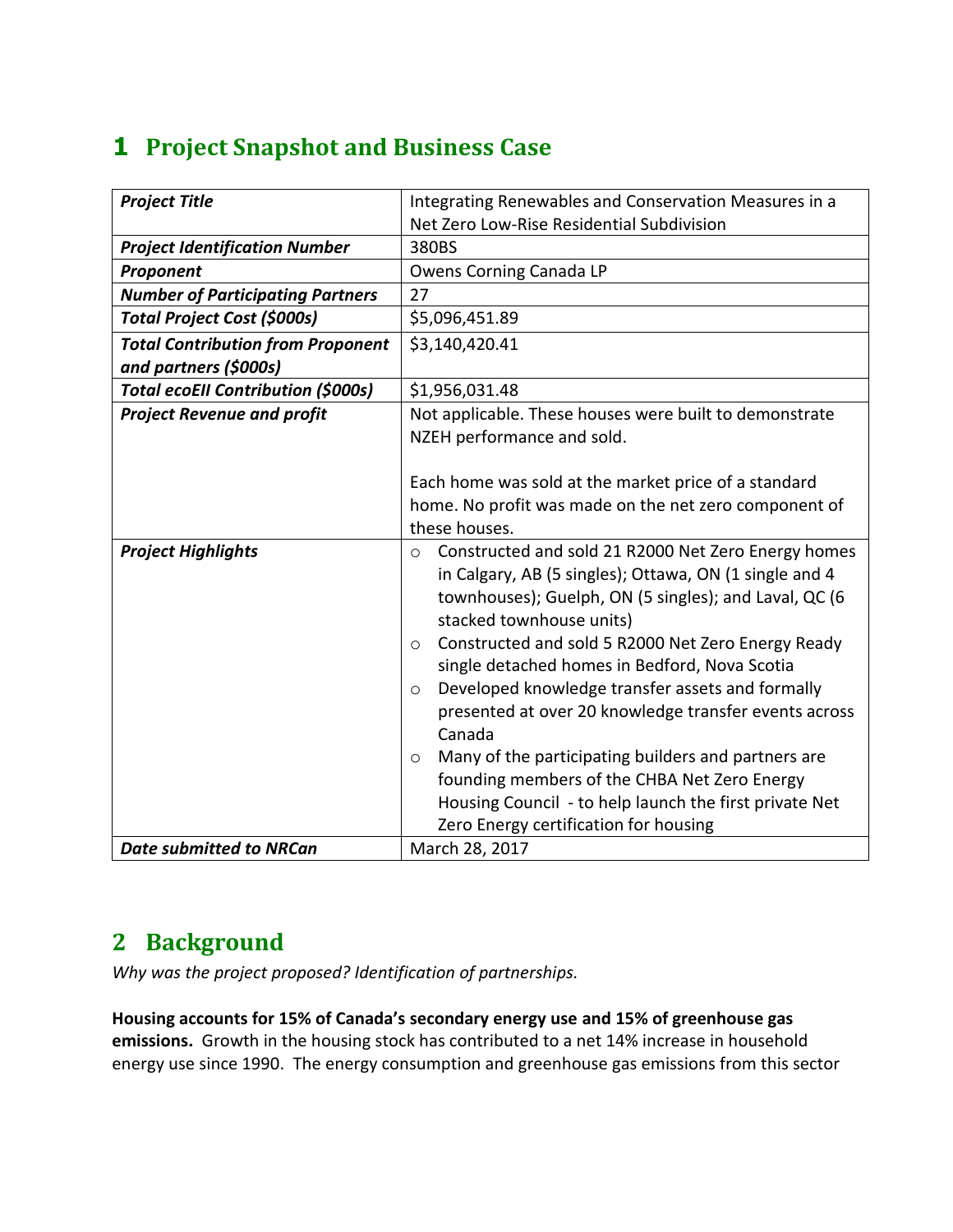will continue to grow if the industry does not move to build homes substantially more efficient. Net-Zero Energy Housing (NZEH) provides a means to accomplish these reductions.

The Canadian housing industry, though large, is highly fractured with thousands of homebuilders. Individual builders have limited capacity to pool resources and share the risk associated with research and development (R&D). For this reason, the vast majority of homebuilders rely on prescriptive packages from labelling programs such as R-2000 and Energy Star, and on the building code when designing the energy performance components of their homes. A small but growing fraction of homebuilders are now building near- and net-zero energy (NZE) housing. They want to know which technologies will have the highest impact in reducing the first cost of NZE homes, and how best to integrate them.

This project is aligned with ecoEII's goals of searching for long-term solutions to help eliminate air pollutants and greenhouse gas emissions from energy production. This project builds on the NRCan funded LEEP/TAP (Local Energy Efficiency Partnerships/ Technology Adoption Pilot) project to demonstrate the next housing platform in communities across the country.

NZE homes continue to be stuck in a research and development phase and pilot demonstrations, with little focus on the unique challenges that the housing platform presents for the production builder. To achieve wide acceptance and industry adoption, a communitysized demonstration by production builders is critically important.

Owens Corning Canada was the lead proponent who assembled a team of experts in the fields of building technology, building science, solar technology, and energy efficiency, each with experience mentoring production builders to adopt voluntary energy efficiency/renewable energy measures including NZEH.

Builders were selected based on their experience and successful adoption of voluntary measures in their products. The five builders are: Construction Voyer (Laval, Quebec); Mattamy Homes Limited (Calgary, Alberta); The Minto Group (Kanata, Ontario); Provident Development Inc. (Bedford, Nova Scotia); and Reid's Heritage Homes (Guelph, Ontario). buildABILITY Corporation is the Lead Consultant managing the project alongside five building science and technical consultant companies: Ameresco Inc., Building Knowledge Canada Inc., MMM Group., HAWK-EYE Technical Services, and Leidos Canada.

Project insights were disseminated through the Canadian Home Builders' Association (CHBA) and local Home Builders' Associations (HBA)s to promote and facilitate the construction of other NZEH communities. This was not only a demonstration project to show that NZE homes are feasible in today's market but it is also a knowledge transfer success story. Participants of this project do not believe that the NZE home recipe should be a secret. These innovative builders have become educators and mentors to their peers, sharing their learnings and designs at building industry events and training seminars across Canada.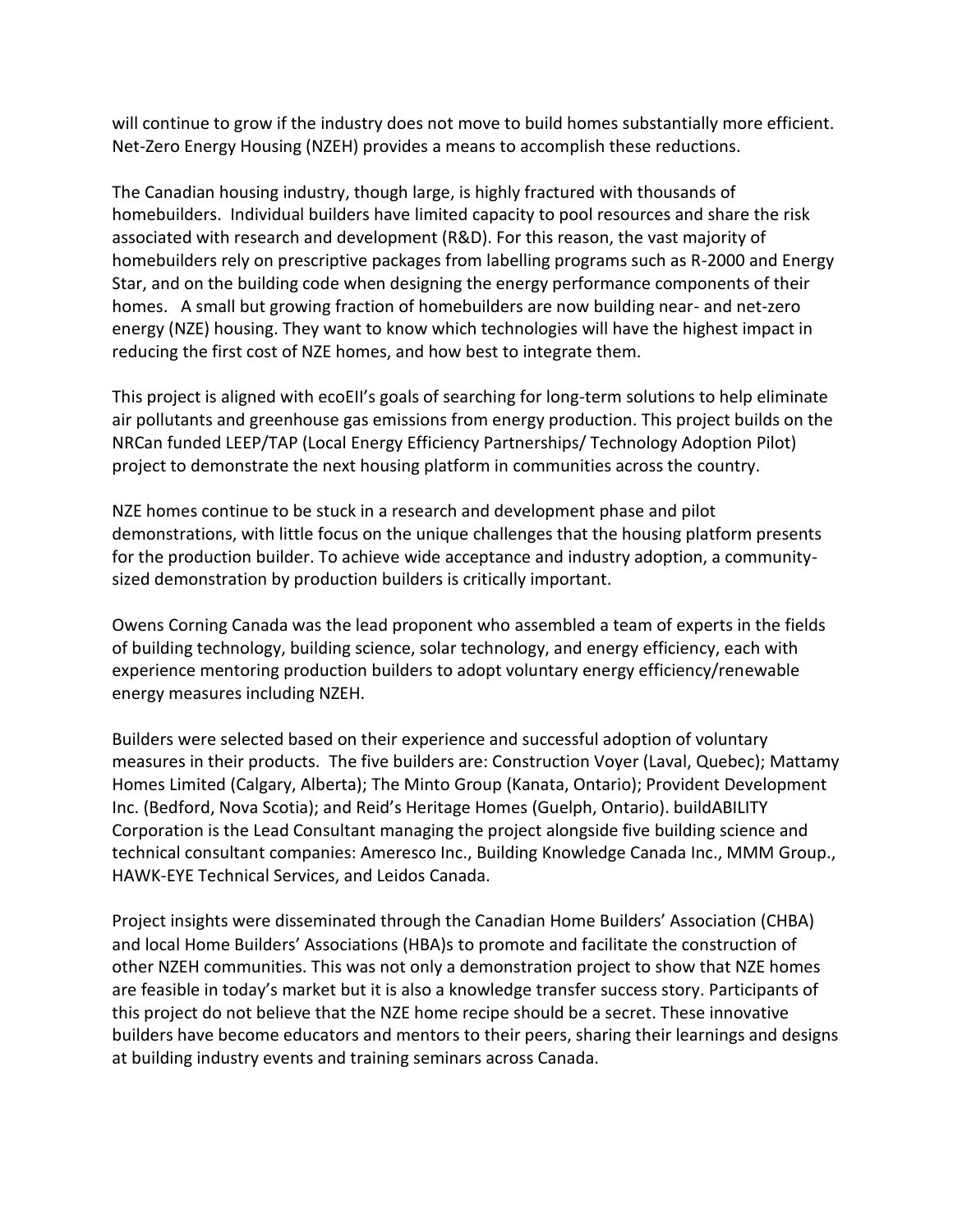The project began with a national design charrette held in March 2013, which had Canada's leading housing and net zero experts meeting for two days to discuss the path to net zero housing and net zero communities, and the barriers that exist. The charrette was focused on two strategies: conservation and advanced renewable technologies. The first and primary strategy focussed on energy conservation by maximizing the envelope and air tightness levels, and exploring complementary high performance mechanical systems. The second strategy focussed on exploring market-ready renewables technologies, including photovoltaic panels, solar thermal, ground source heat pumps, and air source heat pumps.

The NZE homes built in the five communities used new EnerGuide Rating System for New Homes to measure energy use and in many cases the new R-2000 requirements as the jumping off point to achieve net zero. 2014 R-2000 builder training and CodeBord® Air Barrier System training was provided to all five builder alliances to prepare them for the design phase.

A total of 26 net zero energy or net zero energy ready homes were built. Construction of the homes began in 2014 and completed in March 2017.

## <span id="page-4-0"></span>**3 Objectives**

- to demonstrate the feasibility of building Net-Zero Energy Housing (NZEH) Communities in Ontario, Quebec, Nova Scotia, and Alberta;
- to address challenges to building to NZEH performance levels specific to production housing; and
- to act as a platform for the broader adoption of NZEH across Canada.

#### <span id="page-4-1"></span>*3.1 Objective 1 – Demonstrate NZEH feasibility across Canada*

- The main objective of the project was to demonstrate that Net Zero Energy Housing Communities was technically feasible and could be implemented across Canada
- The final output included 4 Net Zero Energy Housing Communities (made up of 21 NZEH homes in Calgary AB, Ottawa ON, Guelph ON, and Laval QC) and 1 Net Zero Energy Ready Housing Community (made up of 5 NZE-ready homes in Bedford NS).
- The main objective of having 5 fully NZEH communities was not achieved as the market in Nova Scotia was not able to bear the cost of the solar photovoltaics
- However, the project has succeeded in demonstrating that NZEH is technically feasible.

#### <span id="page-4-2"></span>*3.2 Objective 2 – Address NZEH challenges in production housing*

- This project aimed to analyse and resolve NZEH feasibility challenges specific to production housing (track builders)
- The final output provided each production builder with a recipe /technical specification to achieve NZEH performance – this included technology partners and manufacturer relationships that helped to reduce cost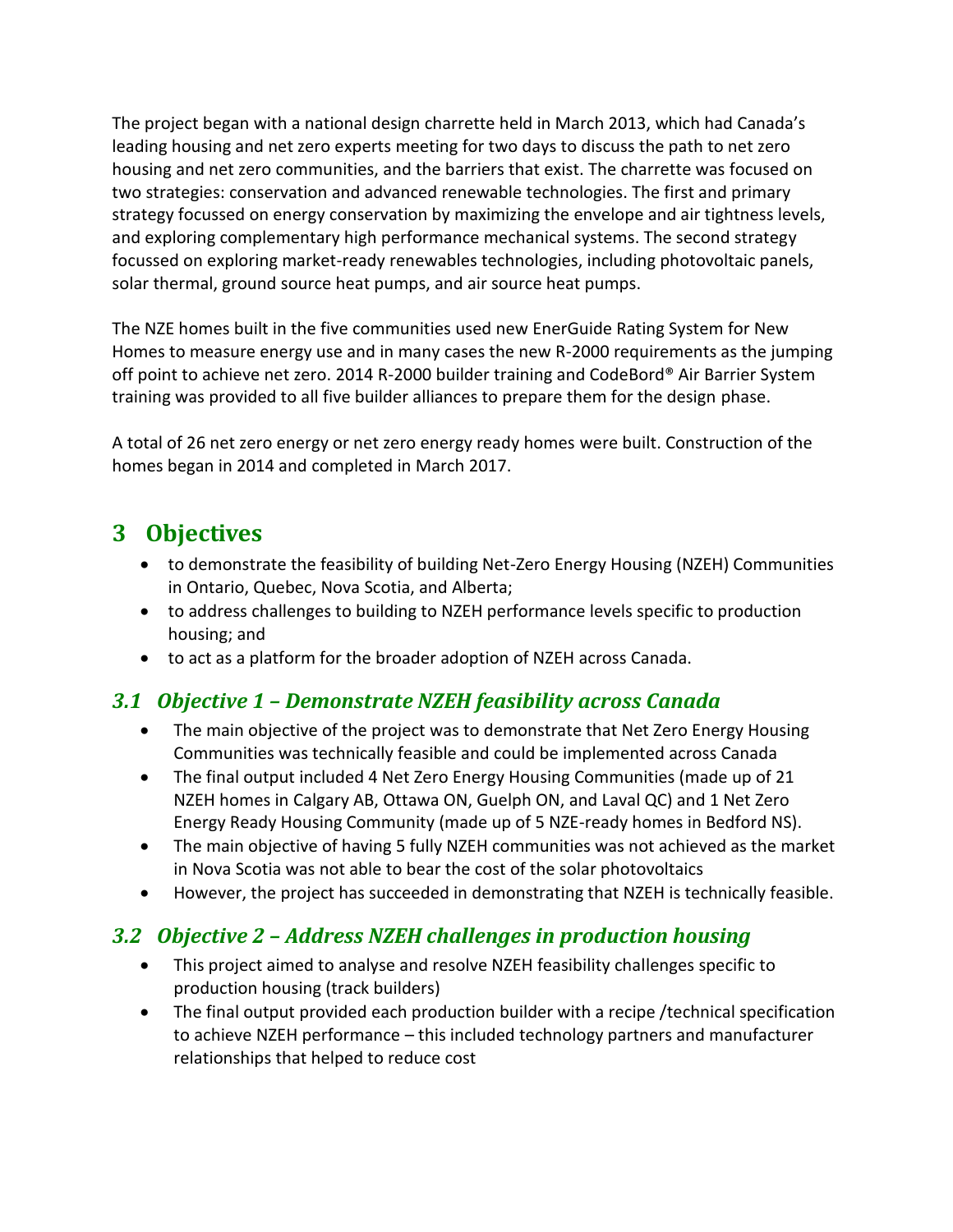- The project succeeded in analysing and resolving NZEH feasibility challenges specific to production housing through a collaborative Discovery House methodology and securing technology and manufacturer partners
- The Discovery House methodology allowed the builders to test new technologies (e.g. exterior air barrier and added insulation installation) on a pilot home before adopting the tested technology into their NZEH recipe
- The Discovery House methodology also allowed the consultants and energy advisors to simulate, test, and iterate on the builders' popular house models – this sometimes included a change in roof design to accommodate the required number of solar photovoltaics
- By collaborating with and securing technology and manufacturer partners, builders gained access to NZE technology-specific experts (e.g. triple pane window details, exterior air barrier installation details etc.)
- Relationships with the technology and manufacturer partners also resulted in better pricing to reduce the incremental cost of achieving NZEH

## <span id="page-5-0"></span>*3.3 Objective 3 – Act as a platform for broad NZEH adoption in Canada*

- The knowledge transfer aspect of the project was critical from a replication perspective, this project aimed to act as a platform for other Canadian builders to build upon and adopt NZEH in the near future
- The team participated in over 20 knowledge transfer events and the project appeared in over 250 media clippings
- 6 documentary-style videos were also produced to help disseminate the project's learnings and story
- Each regional team connected with its local HBA to provide project updates and learnings
- The CHBA was formally engaged as a partner to help provide each builder with a  $3^{rd}$ party private certification of NZEH performance
- This project received numerous industry awards nationally and regionally it continues to be referenced as a stepping stone for NZEH adoption across Canada

# <span id="page-5-1"></span>**4 Results of Project**

#### <span id="page-5-2"></span>*4.1 Project Achievements*

#### <span id="page-5-3"></span>**4.1.1 Achievement 1 – National Design Charrette**

- A national design charrette was hosted by the team in March 2013 that brought together industry experts across Canada and the USA
- This charrette helped each builder better understand past case studies and lessons learned from previous NZEH projects
- During the charrette, each builder worked with their consultant to simulate and develop a draft technical NZEH specification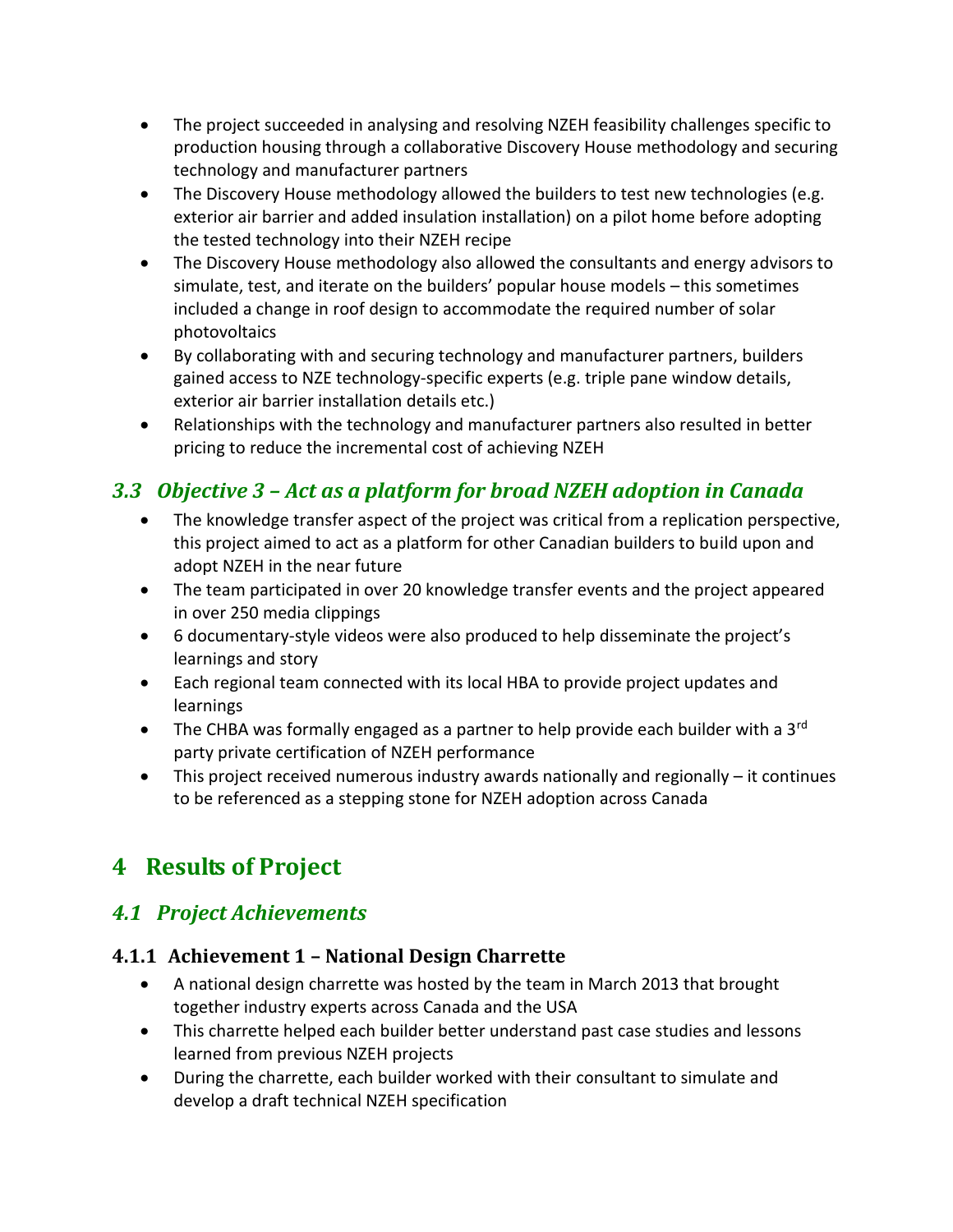• This draft specification was the beginning of the design and planning for the project

#### <span id="page-6-0"></span>**4.1.2 Achievement 2 – New R2000 Training Workshop**

- All 5 builders and their consultants were trained and certified with the new R2000 standard
- This occurred prior to the release of the New R2000 standard and new ERS requirements
- This training acted as a precursor and foundation for CHBA's Net Zero training (that occurred 3 years later)

#### <span id="page-6-1"></span>**4.1.3 Achievement 3 – National Implementation Charrette**

- Collaborated with the Net Zero Home Coalition and became a headline event at the North American Net Zero Leadership Summit
- The 5 regional teams presented their updated designs and technical specifications to an international audience for feedback
- The teams also visited and toured the Solar Decathlon and even recruited a student to join the consulting team (Matt Schiedel of Team Ontario joined Building Knowledge and is now with Owens Corning Canada)

#### <span id="page-6-2"></span>**4.1.4 Achievement 4 – Secured technology partners and collaborators**

- Secured national partners for NZEH technologies: JeldWen Windows, Rheem (air source heat pump water heaters), Mitsubishi Electric (cold climate air source heat pump), and Canadian Solar (solar pvs)
- These partners provided time, expertise, and preferred pricing to assist each regional team
- Formal collaboration with local HBAs and CHBA helped to disseminate the project's learnings and increase exposure of each knowledge transfer event

#### <span id="page-6-3"></span>**4.1.5 Achievement 5 – Knowledge Transfer Assets and Events**

- Developed 6 documentary-style videos that documented each builder's journey and the project's overall journey and learnings
- These videos have been and continue to be used in CHBA's Net Zero training, each builder's marketing of NZEH, and in other knowledge transfer outlets (e.g. NRCan's own science and research videos)
- Each region's grand opening included a media and knowledge transfer component that garner both public and industry attention, working with NRCan and local HBAs, key speakers attended to help disseminate the importance of NZEH innovation and adoption
- Working with NRCan's Office of Energy Efficiency case studies were commissioned separately to help create knowledge transfer assets for those that participated in the new R2000 NZEH pilot program, these case studies will be made available to the public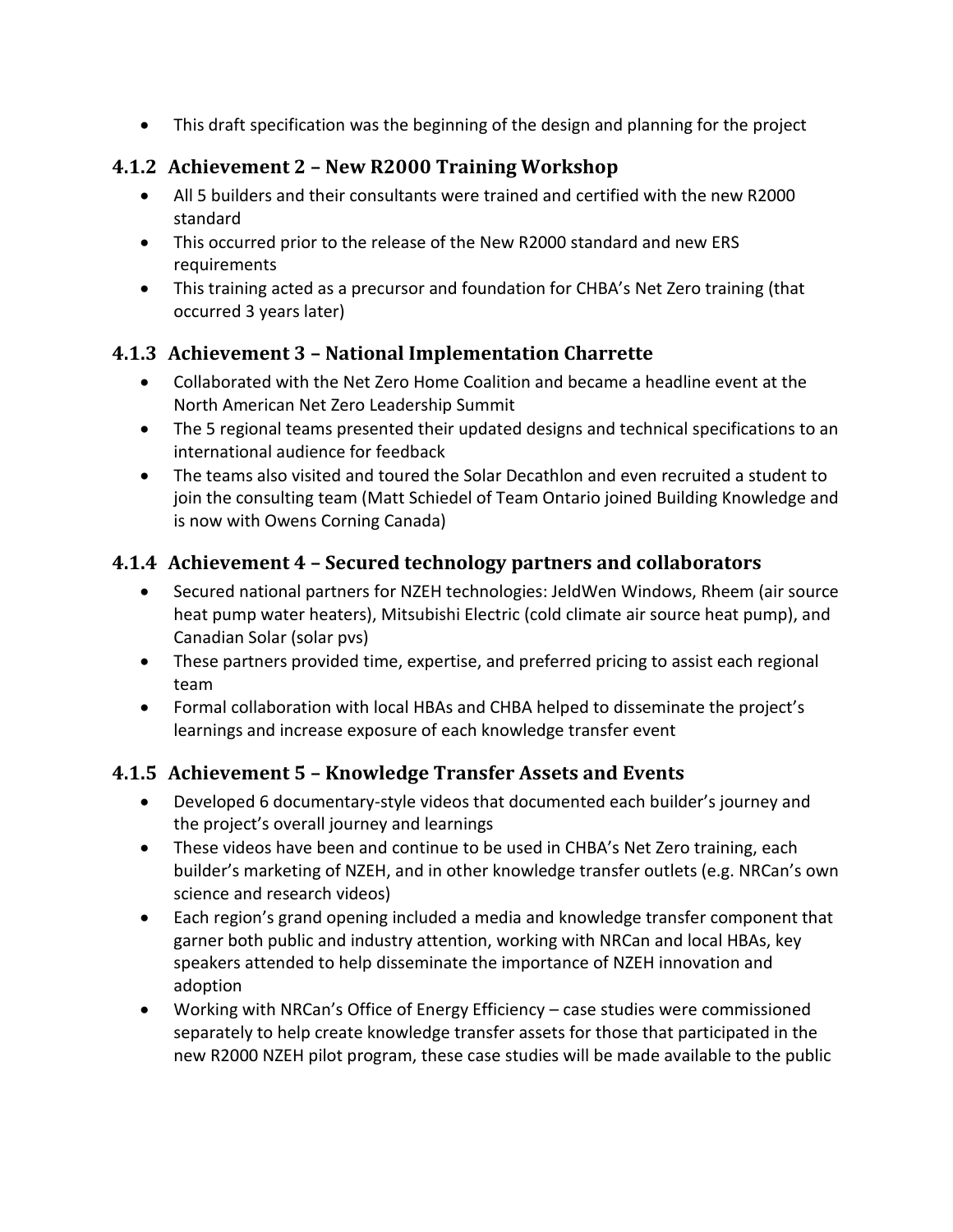#### <span id="page-7-0"></span>**4.1.6 Achievement 6 – Completion and construction of 26 NZE/NZEr homes**

The final achievement being the actual completion and construction of the 5 communities made up of 26 net zero energy or net zero energy ready homes

### <span id="page-7-1"></span>*4.2 Benefits – Impact on Industry and Public*

#### <span id="page-7-2"></span>**4.2.1 Benefit 1 – Energy Efficiency**

All 26 houses built achieved energy efficiency levels of the new R2000 standard or higher. This resulted in 60 – 80% reduction in simulated energy consumption for each home (lower band being the stacked townhomes). This will benefit:

- 1) Manufacturer of NZE products and technologies demonstrated that their technologies contributes to energy savings
- 2) Builder demonstrated that NZE ready energy performance is technically feasible
- 3) Occupant significantly lower energy bills
- 4) GoC demonstrated that NZEH is technically feasible and can be considered as a future regulatory target for all homes

#### <span id="page-7-3"></span>**4.2.2 Benefit 2 – Environmental Impact**

21 of the houses built achieved simulated NZEH performance, meaning that each house could produce as much energy (renewable from solar pvs) as it consumes. These houses, not accounting for occupant behaviour that deviates from NRCan's assumptions, would potentially contribute net zero GHG emissions. This will benefit:

- 1) Manufacturer of NZE products and technologies demonstrated that their technologies contributes to GHG savings
- 2) Builder demonstrated that GHG neutral is technically feasible
- 3) Occupant contributes to national GHG reduction target
- 4) GoC demonstrated that GHG neutral homes are technically feasible and can be considered as a future regulatory target for all homes

#### <span id="page-7-4"></span>**4.2.3 Benefit 3 – Cost Efficiencies**

Although the NZE technologies used were off-the-shelf, the cost of these technologies were still priced out of a standard builder's budget. Leveraging the exposure and benefits of the project, the builders were able to negotiate a steep discount with manufacturers. These manufacturers became national partners of the project, receiving exposure and new knowledge about their technology adoption. This discount will continue to be offered to the builders as they choose to adopt the technologies in their upgrade packages or on a case by case basis. This project helped to set a new 'willingness to pay' for the NZE technologies. This will benefit:

- 1) Manufacturer of NZE products and technologies new relationship with builders and more customers through the builder network (influencers)
- 2) Builder reduction in NZE technology prices, closer to an economically feasible NZE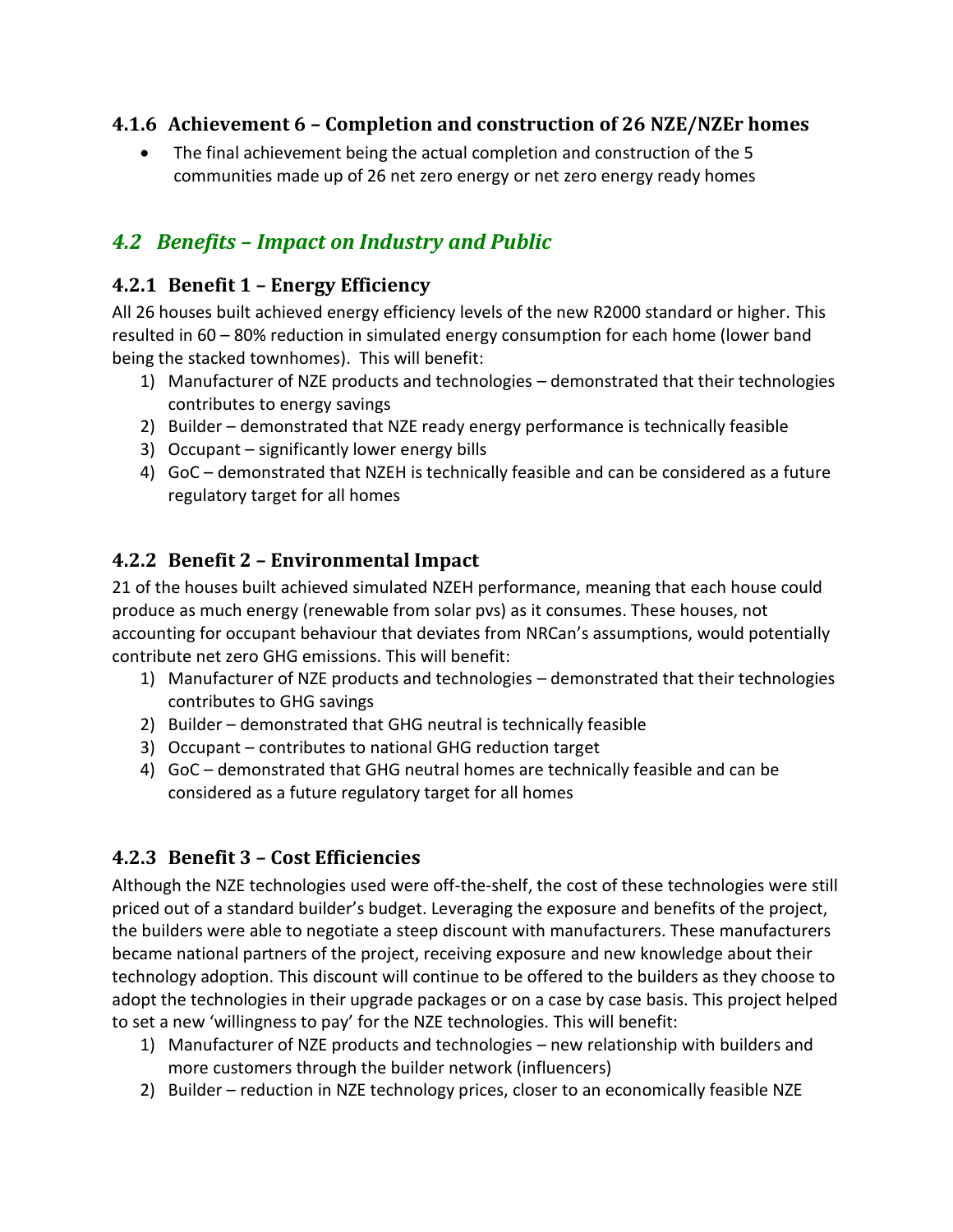- 3) Occupant economically feasible NZE ready packages in certain markets (e.g. Guelph)
- 4) GoC reduction in NZE technology prices, make it more attractive to adopt NZE technologies voluntarily – building the path for future regulatory adoption

#### <span id="page-8-0"></span>**4.2.4 Benefit 4 – Knowledge and Regulatory Uptake**

All project details have been shared on the website [\(www.zeroenergy.ca\)](http://www.zeroenergy.ca)/) and on each builder's individual sales and marketing websites. Each builder and Owens Corning Canada has a documentary style video that summarizes each partner's intentions, lessons learned, and experience in the project. Working with NRCan's Office of Energy Efficiency, case studies were developed for each of the builders participating in the new R2000 NZE pilot. The website, videos, and the case studies will act as key knowledge transfer assets for the industry moving forward. They are visual, easily accessible, and educational.

Over 20 knowledge transfer events took place where team members participated in regional, national, and international industry events to share learnings about the project. The project also hosted 7 formal events of its own for ground breakings, grand openings, and a final lessons learned wrap up session. These events increased the project's exposure resulting in over 250 media clippings and collaborations beyond the scope of this project. For example, many of the builders and manufacturers became founding members of the Canadian Home Builders Association's Net Zero Energy Housing Council. This Council has helped to extend and enhance the new R2000 NZE Pilot into a private voluntary certification program for NZEH performance. It's helped to modify the standard, develop new training, and even inform future regulatory changes.

Members of the team continue to be consulted by local municipalities who are looking to test and pilot a NZEH standard. For example, buildABILITY is working with the landowners in North Markham and the City of Markham to develop a community energy plan that leverages the learnings from this project.

The results of this project, qualitative anecdotes of the builders' experience and the quantitative simulations, have been shared with other departments of NRCan, CHBA, other HBAs, local municipalities, and provincial jurisdictions to help inform future policy making.

This will benefit:

- 1) Manufacturer of NZE products and technologies deeper understanding of how to implement their technologies in a production builder's construction process, also a deeper alignment with regulatory and voluntary program requirements
- 2) Builder first mover's advantage in testing out NZEH construction and performance with consulting and monetary assistance before adopting future voluntary NZEH programs
- 3) Occupant NZEH is being derisked through this project and other pilot initiatives in the future before it becomes mandated
- 4) GoC lessons learned and performance data to assist provincial, municipal, and federal jurisdiction in its roll out of NZEH requirements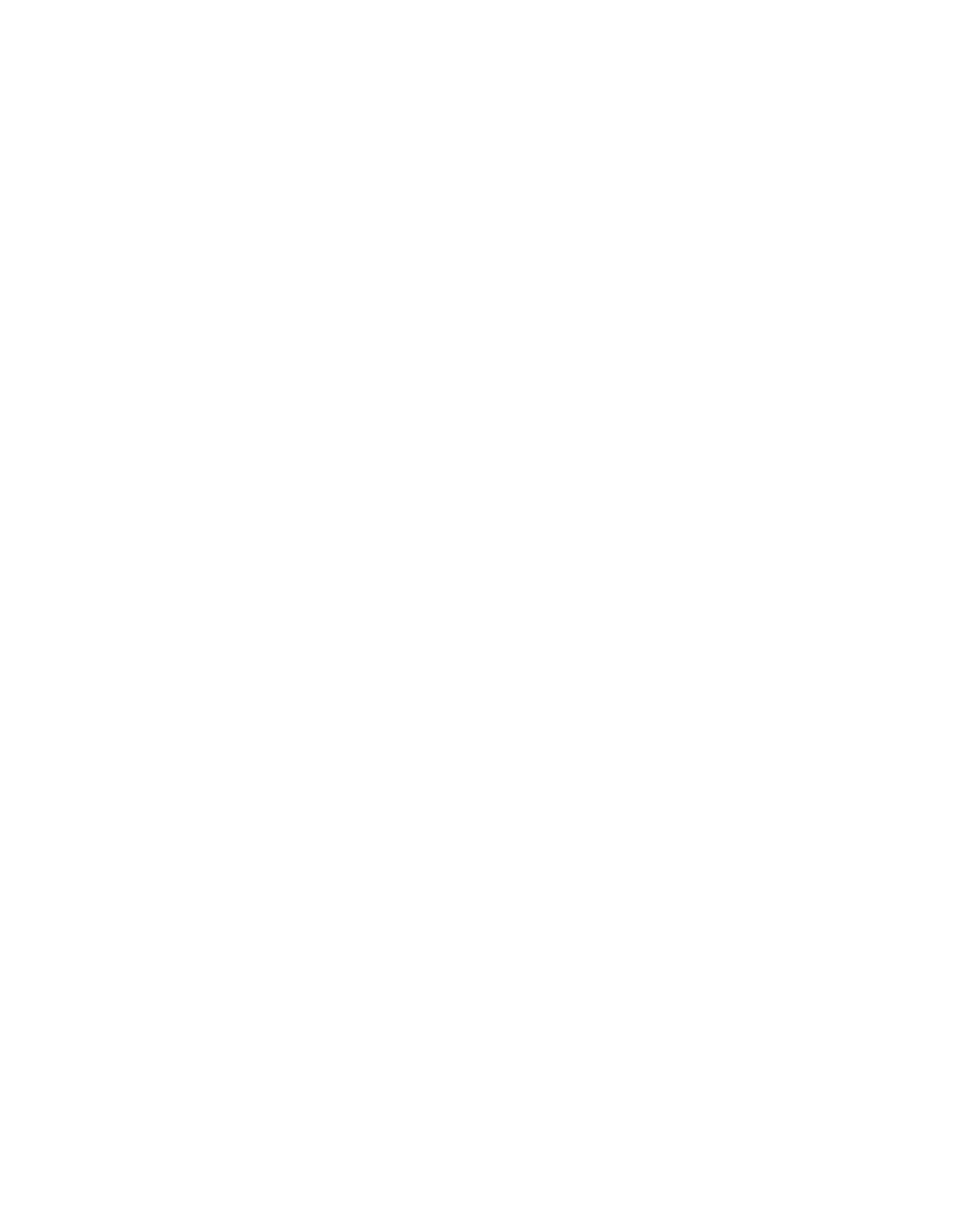## <span id="page-10-0"></span>**5 Conclusion and Follow-up**

This Net Zero Energy community project attempted to assess and resolve the challenges in relation to, among other things, site planning, construction, equipment, grid connections, cost, trade capability, warranty, reliability, sales, marketing, and homebuyer information/education.

The project successfully engaged production builders and completed 26 net zero energy or net zero energy ready homes. Team members continue to be involved in the net zero community and volunteer their time to move net zero forward as the country considers a near net zero or carbon neutral future.

This project demonstrated that NZEH is technically feasible for a production builder. The next step is to continue to disseminate this knowledge and encourage other influential production builders to build NZEH communities of their own. More field experience and data will help regulators move this target forward.

### <span id="page-10-1"></span>*5.1 Potential for Replication*

- The builders benefited from the subsidized consulting that the ecoEII funding provided. However the consulting fees associated with charrettes, project wide meetings and deliverables would not be required in a replication scenario. The cost to replicate NZEH communities will be lower as a coordinated effort across Canada will not be required. Builders can work with their energy advisors and use the technical specification disseminated through HBAs and in the CHBA training to start building their first NZEH at the same cost of any voluntary program. The incremental material cost of NZEH was borne by the builders in this project and will continue to be borne in other replications.
- The technical specification, simulation of NZEH technologies, and the lessons learned (grid connection and trades training) are all transferable and usable resources that other builders can use to replicate this project. In fact most of the data from this project has been used to validate and create the CHBA NZE certification program.
- As provincial and federal codes contemplate a carbon neutral future, the idea of NZEH has become an increasing reality. With the popularity of the CHBA NZE program and the option to certify Net Zero Energy READY homes, we expect to see at least 10 net zero ready homes in 1 year and 100 full net zero energy homes within 5 years (spearheaded by builders in this team). By 10 years time, we expect to see at least 500 NZEH. These numbers are conservative considering a potential NZE 2030 target (though it is unclear whether the target is carbon neutral or energy neutral).

#### <span id="page-10-2"></span>*5.2 Next Steps*

• We expect to see net zero energy ready homes voluntary certification and adoption through the CHBA program. This will drive the prices of NZE technologies down and increase awareness of NZEH. New storage and renewable technologies (Tesla batteries and shingles)